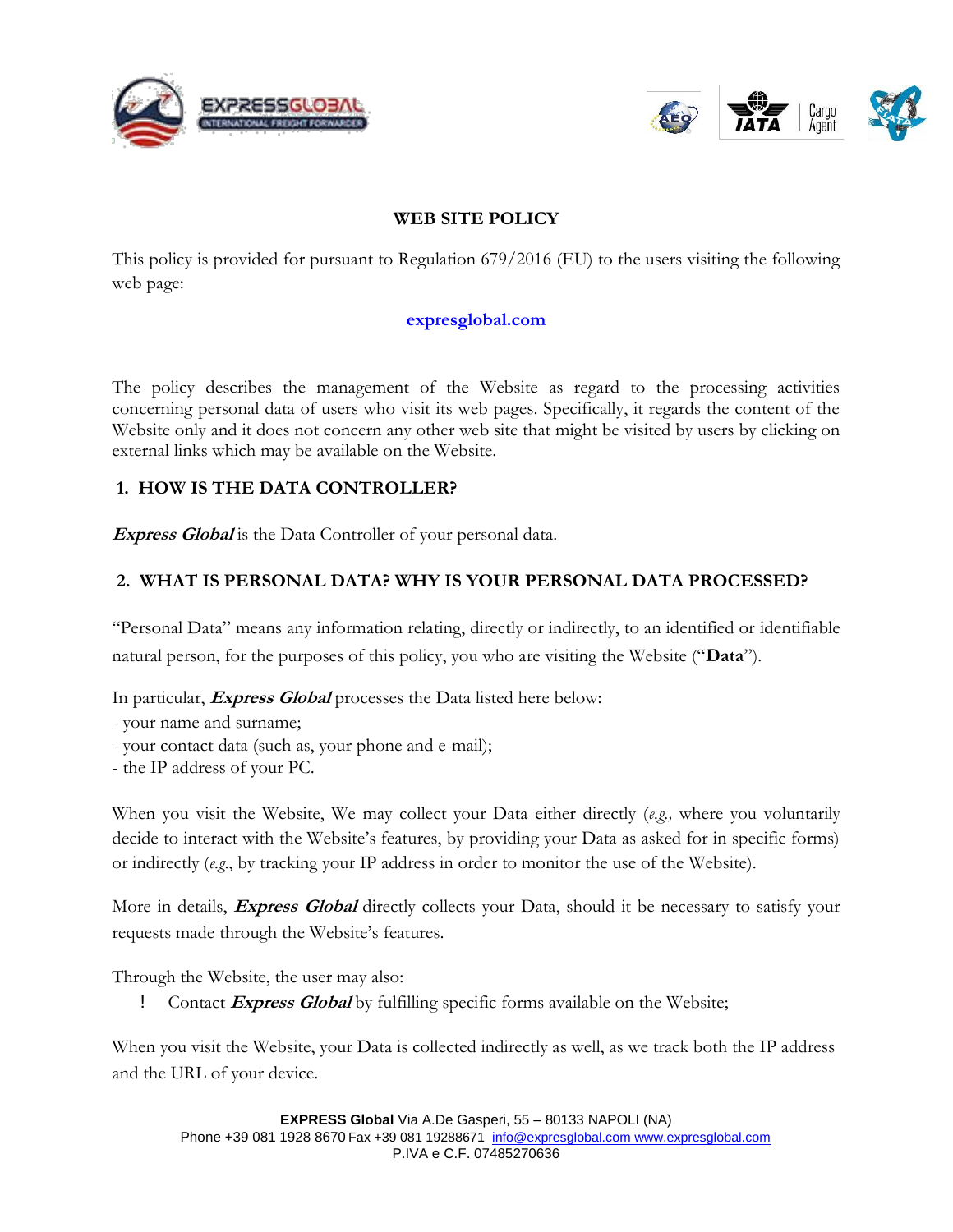





Moreover, your Data might also be collected and processed in order for Us to carry out activities relevant to the management and the administration of the Website.

You are free to decide whether or not providing us with your Data; however, should you fail to provide your Data, **Express Global** won't be able to satisfy the requests you might submit.

In any case, we are committed to ensure that the information we collect and process is adequate with regard to the purposes hereby indicated and that said processing does not involve and invasion of your privacy.

# **3. COOKIE**

*Cookies* are small piece of data (text file) sent from a website and stored on the user's computer by the user's web browser while the user is browsing.

#### **3.1 Which kind of cookies do we use?**

We make use of different kind of cookies, including both *session cookies* (which are eliminated any time the Website browsing session ends or when the browser is closed), and *permanent cookies* (which can be permanently stored on the user's device until their expiration or deletion by the user).

**Express Global** uses first-party *cookies* (*i.e.,* files which are set by the web server of our Website and have the same domain), and permits the transmission of *third-party cookies* (i.e., *cookies* set by other parties which are embedded on the Website). **Express Global** does not monitor the settings of *thirdparty cookies*. We recommend that you look for more information about these *cookies* on the websites of such third-party providers, and find out the corresponding options for managing them. To this regard, in order to obtain more details about the privacy policy of third parties which are providing *cookies* on our Website, you might want to click on the links listed in the tables here below.

Generally speaking, **Express Global** makes use of the so-called technical cookies which enable the Website to function properly and make it possible to provide you with the services you asked for.

**Here below you may find a list of the cookies that are most commonly used by the Website.**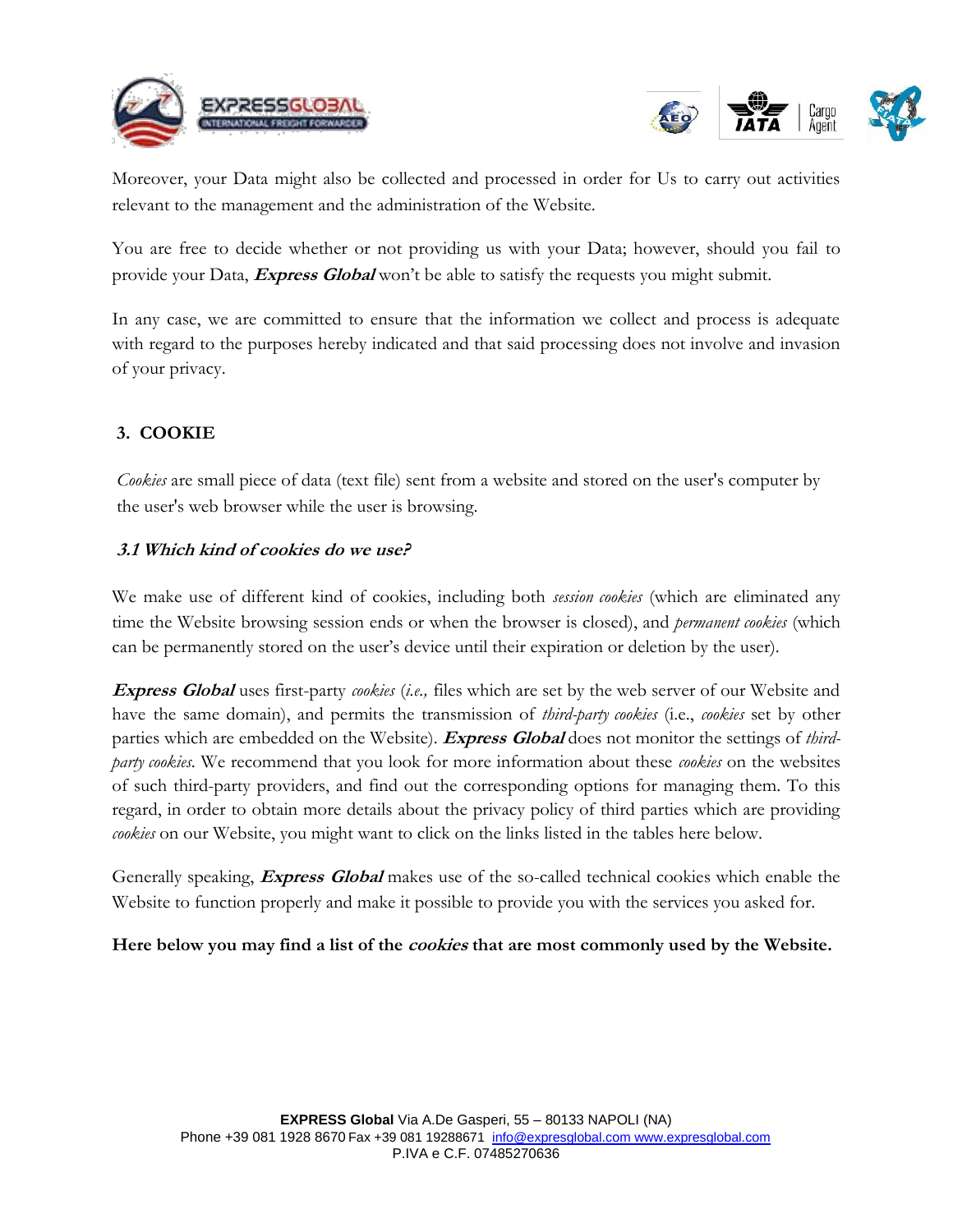



#### **Technical Cookies**

| Cookie name              | Provider         | Duration | <b>Purposes</b>                                                                     |
|--------------------------|------------------|----------|-------------------------------------------------------------------------------------|
| express_global_session   | expresglobal.com | session  | To permit the navigation and make possible for<br>the Website to function properly. |
| XSRF-TOKEN               | expresglobal.com | session  | To permit the navigation and make possible for<br>the Website to function properly. |
| EU COOKIE LAW<br>CONSENT | expresglobal.com | 30 days  | To permit the navigation and make possible for<br>the Website to function properly. |

#### **Analytics Cookies**

| Cookie name                           | Provider | Duration | <b>Purposes</b>                                        |
|---------------------------------------|----------|----------|--------------------------------------------------------|
| _ga<br>$\mathcal{A}$<br>$\mathcal{L}$ | google   |          | To analyze anonymous user behavior within the<br>Site. |
| [                                     | [●]      | [●]      | [●]                                                    |

## **3.2 How do I adjust my settings for cookies?**

You have the chance to deny us to make use of *profiling cookies* and/or *third-party cookies*, by disabling them; in particular, it is your right to opt-out the use of said cookies by clicking on the specific banner when you first land on the Website.

Furthermore, should you decide to disable/refuse the use of said cookies, you may at any time set up your browser settings. Here below, you may find more information about the steps to be taken in order to disable cookies with regard to each of the most commonly used browsers. Please bear in mind that some technical cookies are essential for the Website to function properly; disabling them might prevent the navigation.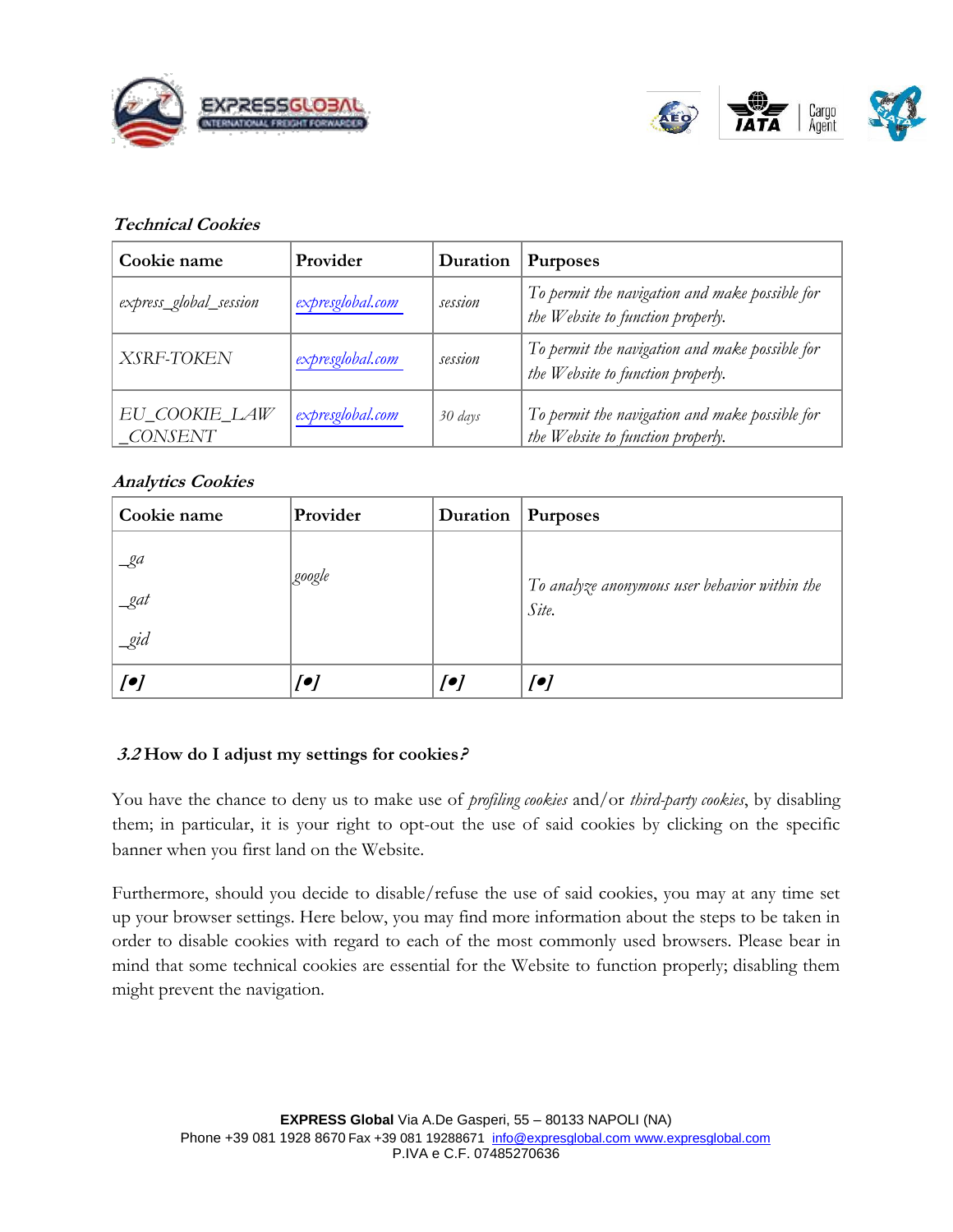



- Chrome, [*https://support.google.com/accounts/answer/61416?hl=it*];
- Mozilla Firefox, [*https://support.mozilla.org/en-US/kb/enable-and-disable-cookies-website-preferences*]:
- Internet Explorer, [*https://support.microsoft.com/it-it/help/17442/windows-internet-explorer-deletemanage-cookies*];
- Safari, [*https://support.apple.com/kb/PH21411?viewlocale=en\_US&locale=en\_US*];
- Safari iOS (mobile) [*https://support.apple.com/en-us/HT201265*].

In addition, by clicking on the links listed in the tables above, you might disable third-party cookies we use on the Website.

On top of this, we inform you that it is possible to set up and manage preferences about the use of profiling and marketing cookies through the web site *Your Online Choices* [*http:// www.youronlinechoices.com/it/*].

Finally, please be informed that in order to prevent the use of *Google Analytics cookies*, it is necessary to change your browser's settings by downloading an additional tool to disable JavaScript. Said tool is available at the following link [*https://tools.google.com/dlpage/gaoptout?hl=it*].

# **4. IS DATA TRASFERRED TO ANOTHER COUNTRY? IS DATA DISCLOSED TO OTHER ENTITIES?**

The Website is located on a server in **Register (UK)**.

For the purposes specified above, your Data may be transferred to other legal entities within the group located in countries inside the European Union.

Your Data may also be transferred to third parties providing services for the management, the maintenance and the development of the Website and, generally speaking, IT services.

Your Data might also be transferred to third parties located outside the European Economic Area offering IT services in favour of **Express Global**; should this transfer be necessary, we are committed to ensure that appropriate measures are put in place in order to ensure that the level of protection of natural persons guaranteed by the Regulation is not undermined.

## **5. HOW LONG IS PERSONAL DATA RETAINED FOR?**

We will keep your personal data only as long as it is reasonably necessary for the purposes described in this Privacy Statement.